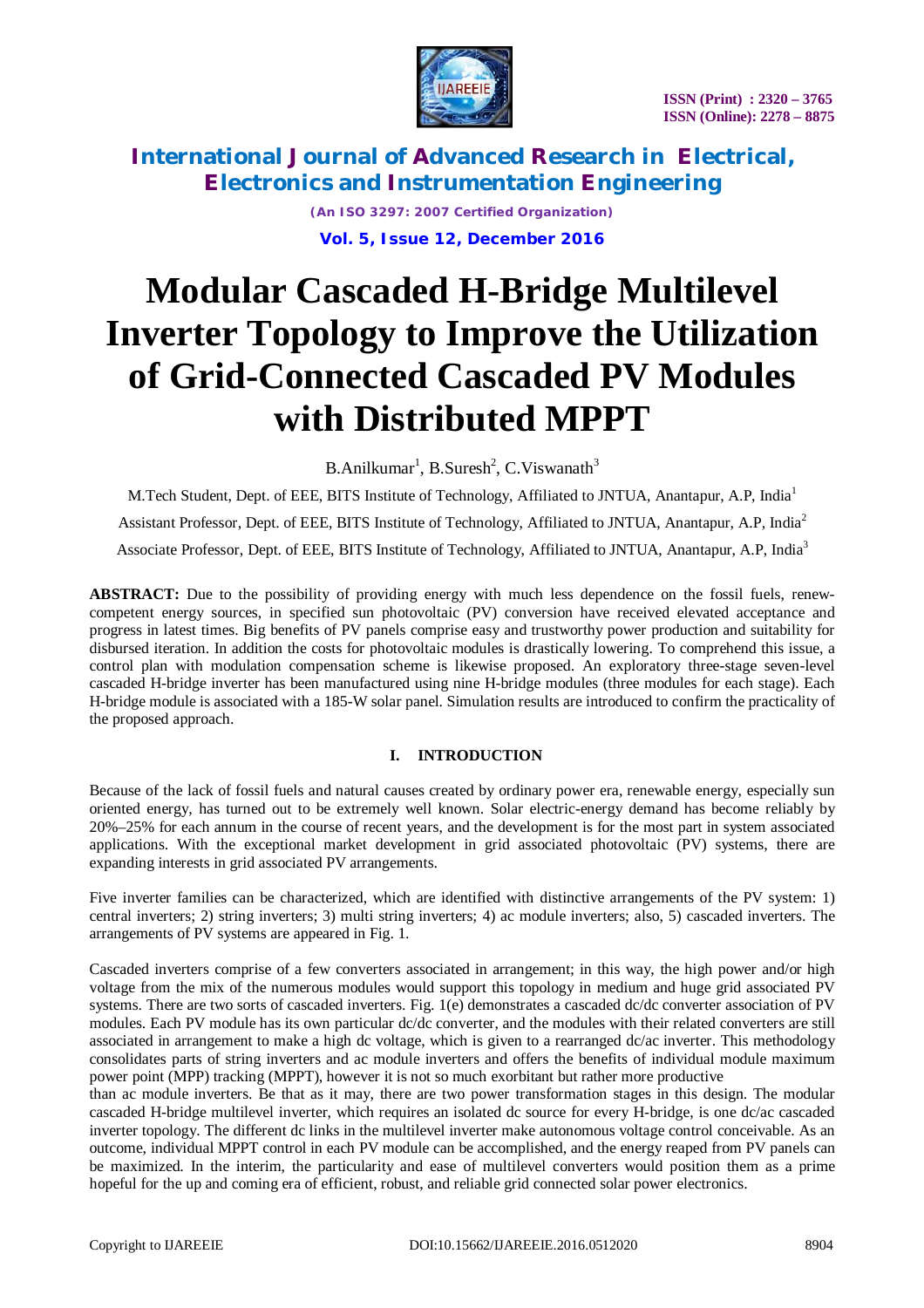

*(An ISO 3297: 2007 Certified Organization)*

### **Vol. 5, Issue 12, December 2016**



Fig.1. Configurations of PV systems. (a) Central inverter. (b) String inverter.(c) Multi string inverter. (d) AC-module inverter. (e) Cascaded dc/dc converter. (f) Cascaded dc/ac inverter.

A measured cascaded H-bridge multilevel inverter topology for single-or three-stage grid associated PV systems is exhibited in this paper. The panel mismatches issues are tended to demonstrate the need of individual MPPT control, and a control plan with circulated MPPT control is then proposed. The distributed MPPT control plan can be connected to both single and three-stage systems. What's more, for the introduced three-stage grid associated PV system, if each PV module is worked at its own particular MPP, PV mismatches may acquaint unequal power supplied with the threestage multilevel inverter, prompting unequal infused grid current. To adjust the three-stage grid current, modulation compensation is additionally added to the control system.

### **II. SYSTEM DESCRIPTION**

Modular cascaded H-bridge multilevel inverters for single and three-stage grid associated PV systems are appeared in Fig. 2. Every stage comprises of n H-bridge converters associated in arrangement, and the dc connection of every Hbridge can be

fed by a PV panel or a short string of PV panels. The cascaded multilevel inverter is associated with the grid through L channels, which are used to decrease the exchanging music in the current. By various mixes of the four switches in each H-bridge module, three output voltage levels can be created: −vdc, 0, or +vdc. A cascaded multilevel inverter with n information sources will give  $2n + 1$  levels to orchestrate the air conditioner output waveform. This  $(2n + 1)$  level voltage waveform empowers the diminishment of sounds in the incorporated current, lessening the measure of the required output channels. Multilevel inverters too have different points of interest, for example, diminished voltage weights on the semiconductor switches and having higher productivity when contrasted with other converter topologies.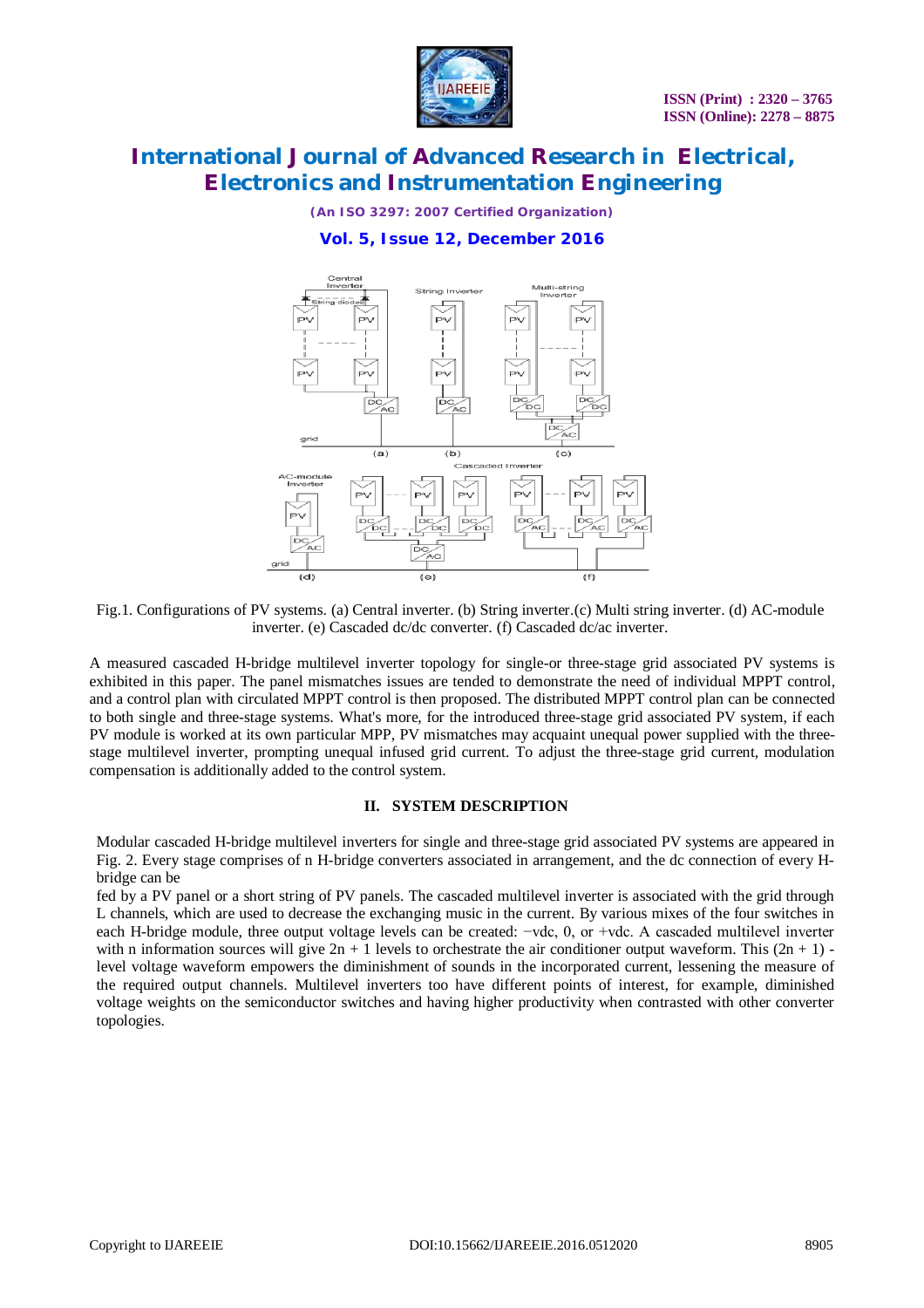

*(An ISO 3297: 2007 Certified Organization)*

### **Vol. 5, Issue 12, December 2016**



Fig. 2. Topology of the modular cascaded H-bridge multilevel inverter for grid-connected PV systems.

#### **III. PANEL MISMATCHES**

PV mismatch is an imperative issue in the PV system. Due to the unequal got irradiance, diverse temperatures, and maturing of the PV panels, the MPP of each PV module might be diverse. In the event that each PV module is not controlled autonomously, the productivity of the general PV system will be diminished.

In a three-phase grid-connected PV system, a PV mismatchmay cause more problems. Aside from decreasing the overallefficiency, this could even introduce unbalanced power suppliedto the three-phase grid-connected system. If there are PV mismatches between phases, the input power of each phase wouldbe different. Since the grid voltage is balanced, this differencein input power will cause unbalanced current to the grid, whichis not allowed by grid standards. For example, to unbalancethe current per phase more than 10% is not allowed for someutilities, where the percentage imbalance is calculated by takingthe maximum deviation from the average current and dividingit by the average current.

To tackle the PV mismatch issue, a control plan with individual MPPT control and balance pay is proposed. The points of interest of the control plan will be examined in the tracking segment.

#### **IV. CONTROL SCHEME**

### *A. DISTRIBUTED MPPT CONTROL*

Keeping in mind the end goal to dispose of the antagonistic impact of the befuddles and expand the productivity of the PV system, the PV modules need to work at various voltages to enhance the usage per PV module. The different dc links in the cascaded H-bridge multilevel inverter make free voltage control conceivable. To figure it out individual MPPT control in each PV module, the control plan proposed in [19] is redesigned for this application. The circulated MPPT control of the three-stage cascaded H-bridge inverter is appeared in Fig. 3. In every H-bridge module, a MPPT controller is added to create the dc-link voltage reference. Every dc-link voltage is contrasted with the comparing voltage reference, and the whole of all mistakes is controlled through an aggregate voltage controller that decides the current reference  $Id_{ref}$ . The receptive current reference  $Id_{ref}$  can be set to zero, or if receptive power pay is required,  $I_{q_{ref}}$  can additionally be given by a responsive current adding machine. The synchronous reference outline stage bolted circle (PLL) has been used to discover the stage edge of the grid voltage. As the exemplary control plan in three-stage systems, the grid streams in abc directions are changed over to dq organizes and controlled through proportional–integral (PI)controllers to produce the adjustment record in the dq facilitates, which is then changed over back to three stages.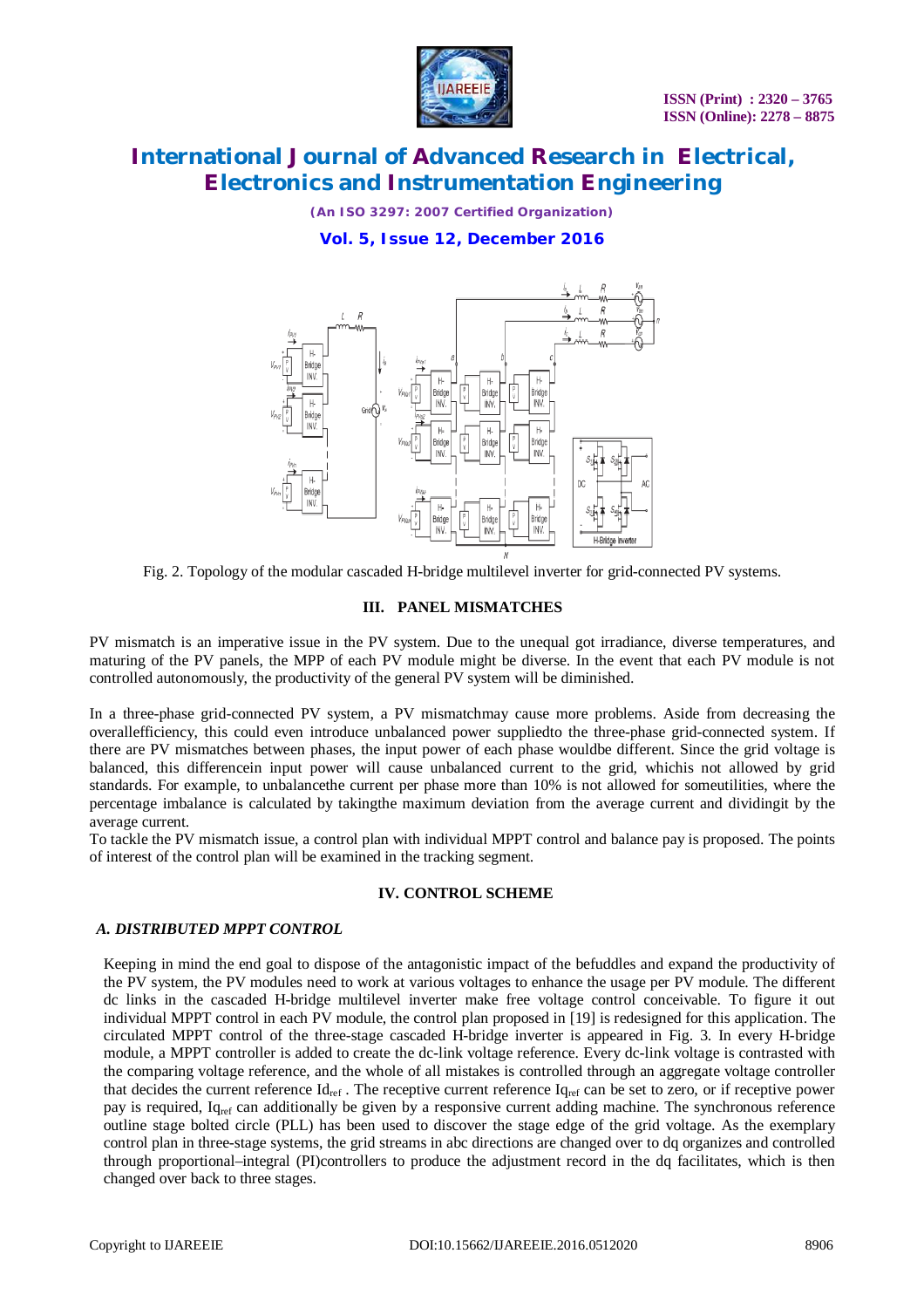

*(An ISO 3297: 2007 Certified Organization)*

### **Vol. 5, Issue 12, December 2016**

The disseminated MPPT control plan for the single-stage system is about the same. The aggregate voltage controller gives the greatness of the dynamic current reference, and a PLL gives the recurrence and stage point of the dynamic current reference. The present circle then gives the tweak list. To make each PV module work at its own MPP, take stage an as a case; the voltages vdca2 to vdcan are controlled exclusively through n − 1 circles. Every voltage controller gives the regulation record extent of one H-bridge module in stage a. After increased by the regulation record of stage a, n − 1 regulation records can be gotten. Additionally, the regulation record for the primary H-bridge can be acquired by subtraction. The control plans in stages b also, c is just about the same. The main distinction is that all dc-link voltages are directed through PI controllers, and n adjustment record extents are acquired for every stage.



Fig. 3. Control scheme for three-phase modular cascaded H-bridge multilevel PV inverter.

A phase-shifted sinusoidal pulse width modulation switching scheme is then connected to control the switching devices of each H-bridge. The incremental conductance technique has been utilized in this paper. It lends itself well to computerized control, which can effectively monitor past estimations of voltage and current and settle on all choices.

### *B. MODULATION COMPENSATION*

As specified before, a PV mismatch may bring about additional problems to a three-stage modular cascaded H-bridge multilevel PV inverter. With the individual MPPT control in each H-bridge module, the info solar power of every stage would be distinctive, which acquaints uneven current with the grid. To tackle the issue, a zero sequence voltage can be powered upon the stage legs so as to influence the present streaming into each stage. In the event that the redesigned inverter output stage voltage is corresponding to the uneven power, the present will be adjusted.



Fig. 4. Modulation compensation scheme.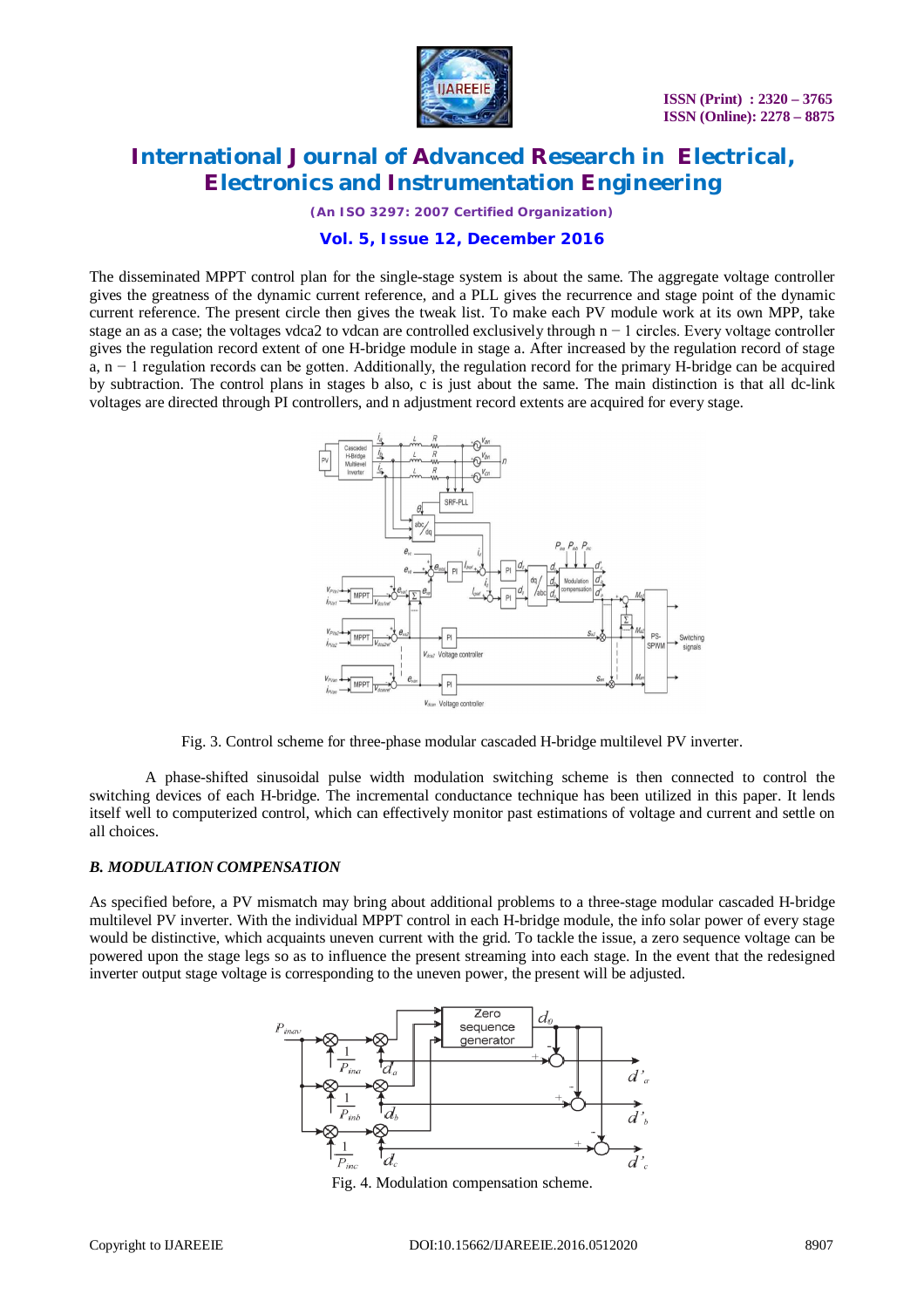

*(An ISO 3297: 2007 Certified Organization)*

### **Vol. 5, Issue 12, December 2016**

In this manner, the modulation compensation block, as appeared in Fig. 6, is added to the control arrangement of threestage modular cascaded multilevel PV inverters. The key is the manner by which to overhaul the balance record of every stage without expanding the complexity of the control system. To start with, the unequal power is weighted by proportion rj,

This is ascertained as

$$
r_j = \frac{P_{\text{inav}}}{P_{\text{inj}}}
$$
 (1)

Where  $P_{\text{ini}}$  is the info power of stage (j = a, b, c), and  $P_{\text{inay}}$  is the normal info power. At that point, the infused zero arrangement adjustment file can be produced as

$$
d_0 = \frac{1}{2} \left[ \min(r_a \cdot d_a, r_b \cdot d_b, r_c \cdot d_c) + \max(r_a \cdot d_a, r_b \cdot d_b, r_c \cdot d_c) \right]
$$
\n
$$
(2)
$$

Where  $d_j$  is the adjustment record of stage  $(j = a, b, c)$  and is dictated by the present circle controller. The adjustment record of every stage is redesigned by

$$
d_j' = d_j - d_0. \tag{3}
$$

Just straightforward estimations are required in the plan, which won't build the many-sided quality of the control system. A case is displayed to demonstrate the adjustment

remuneration plot all the more unmistakably. Expect that the information power of each stage is unequal

$$
P_{\text{in}a} = 0.8 \qquad P_{\text{in}b} = 1 \qquad P_{\text{inc}} = 1. \tag{4}
$$

By infusing a zero succession tweak list at  $t = 1$  s, the adjusted tweak file will be redesigned, as appeared in Fig. 7. It can be seen that, with the remuneration, the overhauled balance record is uneven relative to the power, which implies that the output

voltage  $(v_{in})$  of the three-stage inverter is uneven; however this creates the sought adjusted grid current.

#### **V. SIMULATION RESULTS**

To confirm the proposed control plot, the three-stage grid connected PV inverter is mimicked in two distinctive conditions. In the first place, all PV panels are worked under the same irradiance  $S = 1000$  W/m2 and temperature T = 25  $\degree$ C. At t = 0.8 s, the sun powered irradiance on the first and second panels of stage a declines to 600 W/m2, and that for alternate panels sticks with it same. The dc-link voltages of stage are appeared in Fig. 8. At the starting, all PV panels are worked at a MPP voltage of 36.4 V. As the irradiance changes, the first and second dc- link voltages abatement and track the new MPP voltage of 36 V, while the third panel is still worked at 36.4 V.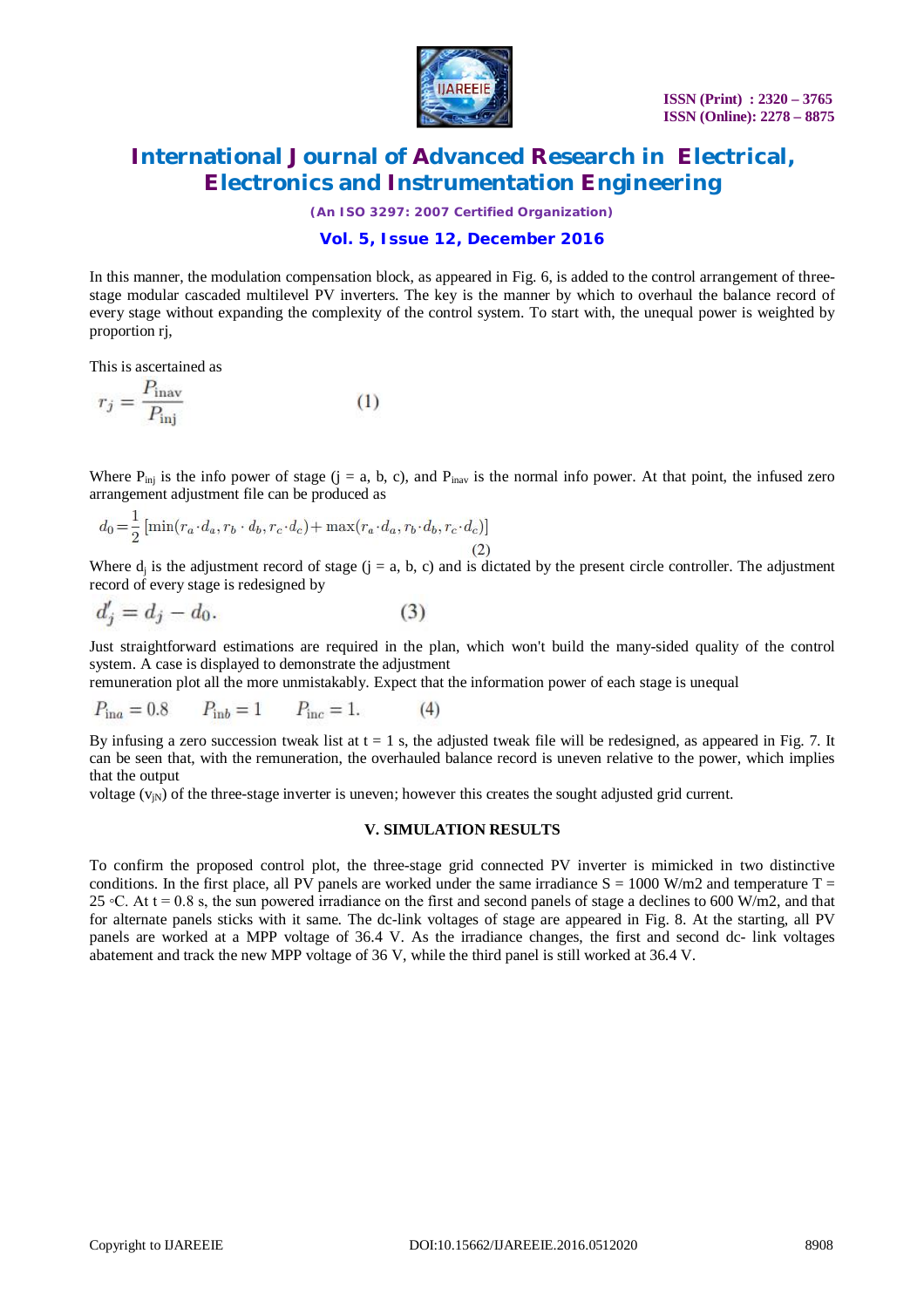

*(An ISO 3297: 2007 Certified Organization)*

**Vol. 5, Issue 12, December 2016**



FIG 5:dc link voltage of modules 1 and 2.





Fig 7: pv currents of phase awith distributed mppt(t=25).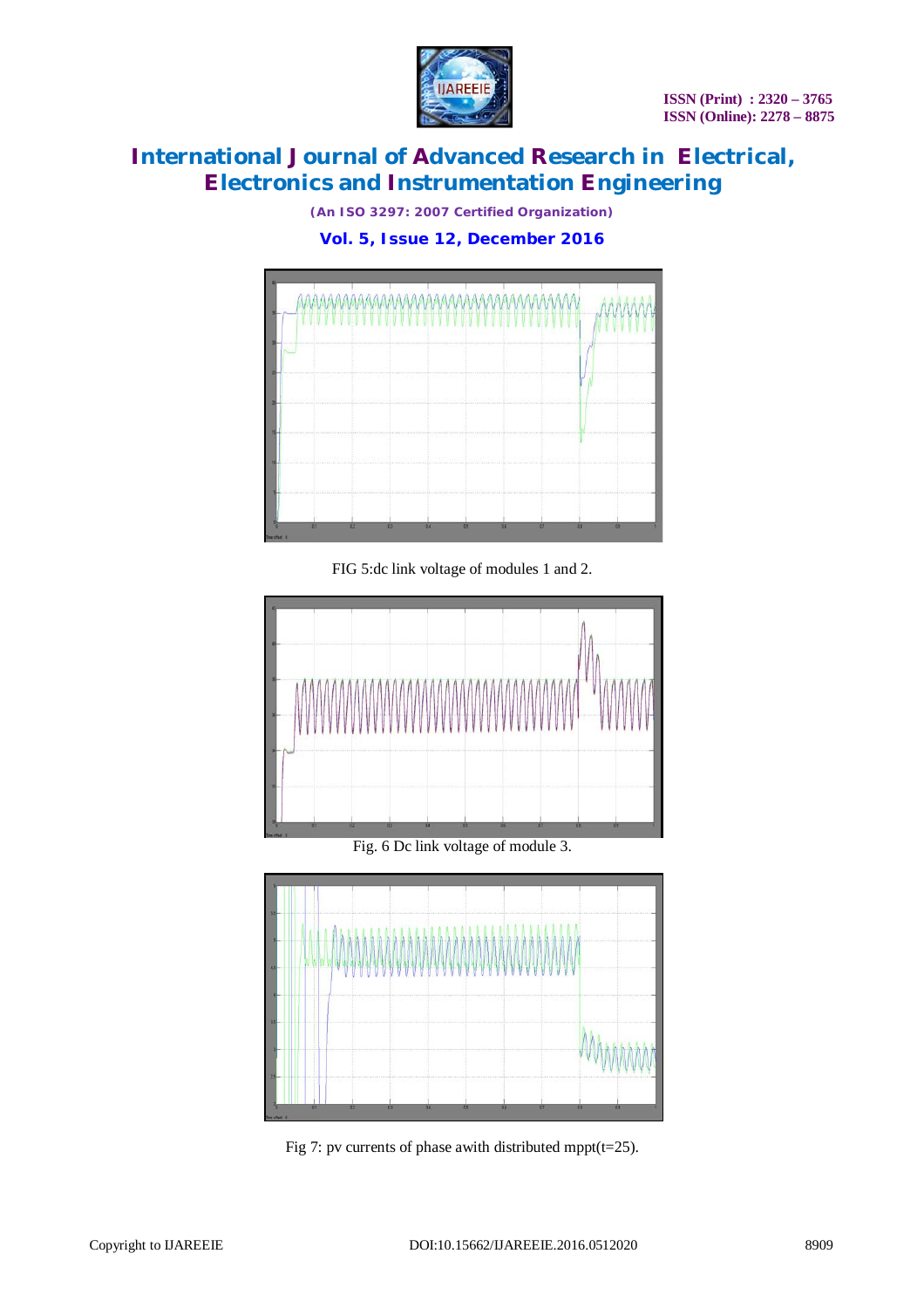

*(An ISO 3297: 2007 Certified Organization)*

**Vol. 5, Issue 12, December 2016**



Fig 8.dc link voltages of phase b with distributed MPPT (T=25)



Fig 9 Power extracted from PV panels with distributed MPPT



Fig 10.Power injected to the grid with modulation compensation.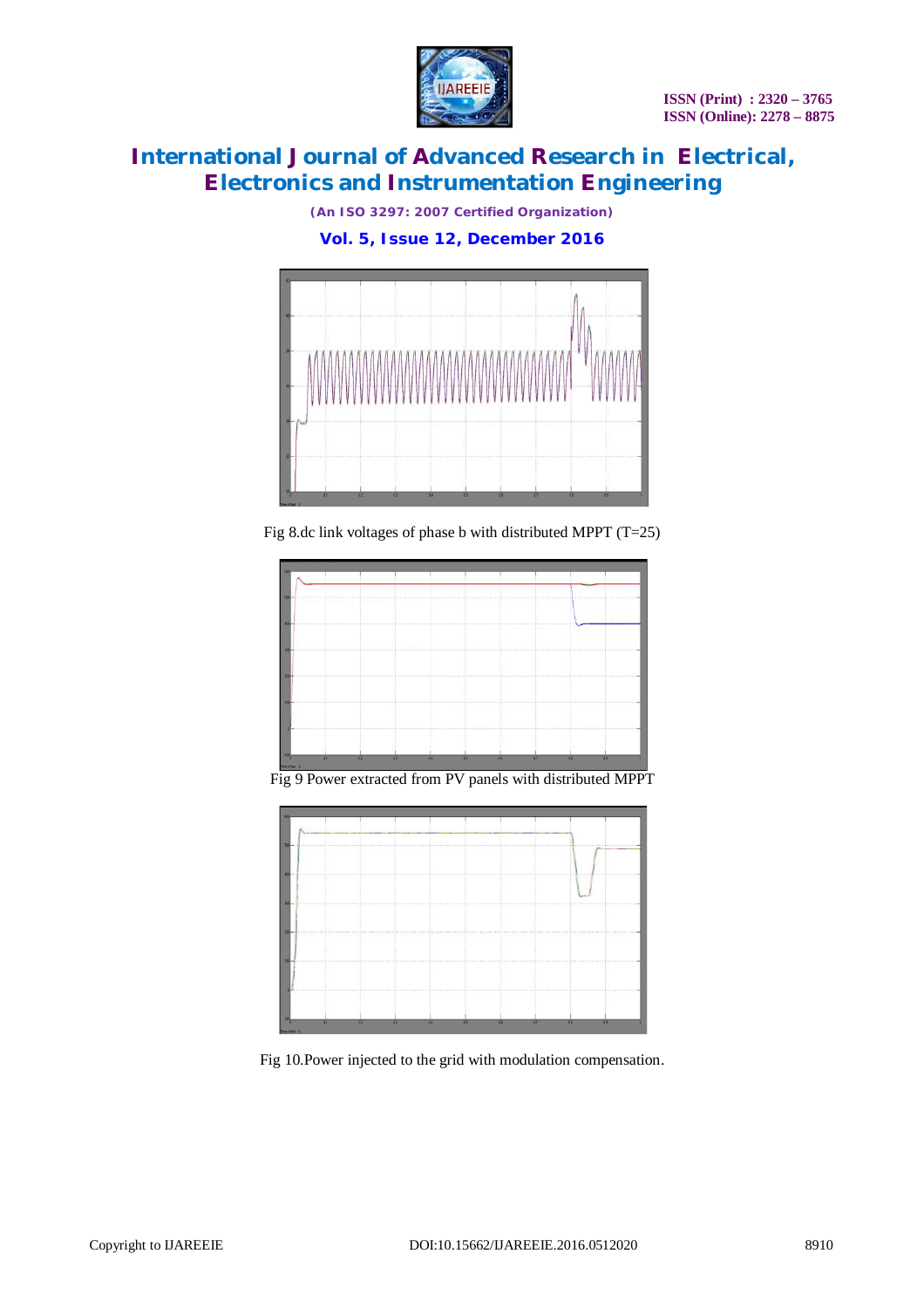

*(An ISO 3297: 2007 Certified Organization)*

**Vol. 5, Issue 12, December 2016**

Fig 11. Three-phase inverter output voltage waveforms with modulationcompensation.



Fig 12. Three-phase grid current waveforms with modulation compensation.



Fig 13.THD value for Grid current with PI Controller.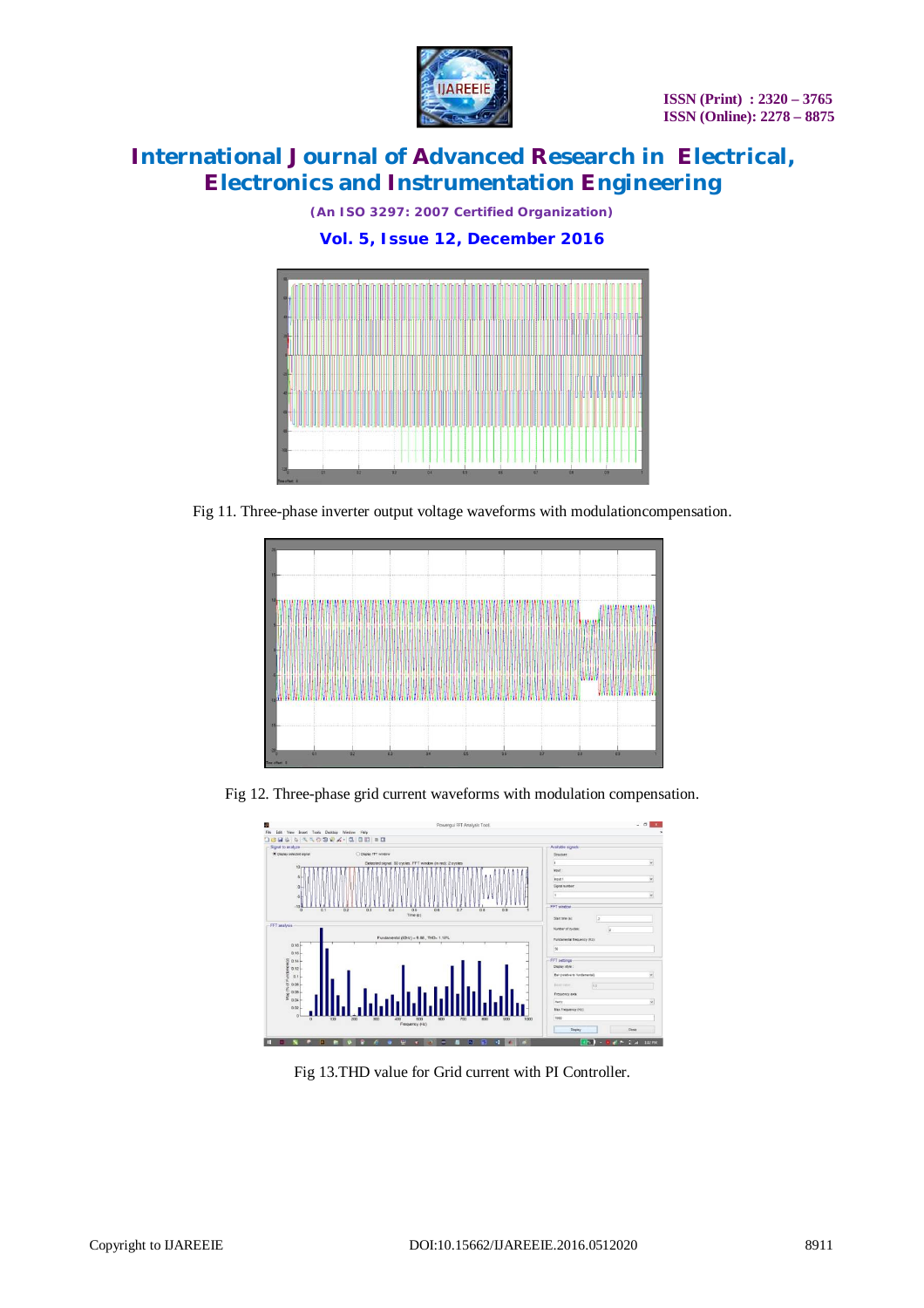

*(An ISO 3297: 2007 Certified Organization)*

**Vol. 5, Issue 12, December 2016**



Fig 14. Three-phase grid current waveforms with modulation compensation with fuzzy controller



Fig 15. THD value for Grid current with FUZZY.

### **VI. CONCLUSION**

Modular cascaded H-bridge multilevel inverter for grid-connected PV applications has been presented. The multilevel inverter topology will help to improve the utilization of connected PV modules if the voltages of the separate dc links are controlled independently. Thus, a distributed MPPT control scheme for both single and three-phase PV systems has been applied to increase the overall efficiency of PV systems. For the three-phase grid-connected PV system, PV mismatches may introduce unbalanced supplied power, resulting in un-balanced injected grid current. A modulation compensation scheme, which will not increase the complexity of the control system or cause extra power loss, is added to balance the grid current.

### **REFERENCES**

[1] J. M. Carrasco *et al.*, "Power-electronic systems for the grid integration of renewable energy sources: A survey," *IEEE Trans. Ind. Electron.*, vol. 53, no. 4, pp. 1002–1016, Jun. 2006.

<sup>[2]</sup> S. B. Kjaer, J. K. Pedersen, and F. Blaabjerg, "A review of single-phase grid connected inverters for photovoltaic modules," *IEEE Trans. Ind.Appl.*, vol. 41, no. 5, pp. 1292–1306, Sep./Oct. 2005.

<sup>[3]</sup> M. Meinhardt and G. Cramer, "Past, present and future of grid connected photovoltaic- and hybrid power-systems," in *Proc. IEEE PES SummerMeet.*, 2000, vol. 2, pp. 1283–1288.

<sup>[4]</sup> M. Calais, J. Myrzik, T. Spooner, and V. G. Agelidis, "Inverter for single-phase grid connected photovoltaic systems—An overview," in *Proc. IEEEPESC*, 2002, vol. 2, pp. 1995–2000.

<sup>[5]</sup> J. M. A. Myrzik and M. Calais, "String and module integrated inverters for single-phase grid connected photovoltaic systems—A review," in *Proc.IEEE Bologna Power Tech Conf.*, 2003, vol. 2, pp. 1–8.

<sup>[6]</sup> F. Schimpf and L. Norum, "Grid connected converters for photovoltaic, state of the art, ideas for improvement of transformerless inverters," in *Proc. NORPIE*, Espoo, Finland, Jun. 2008, pp. 1–6.